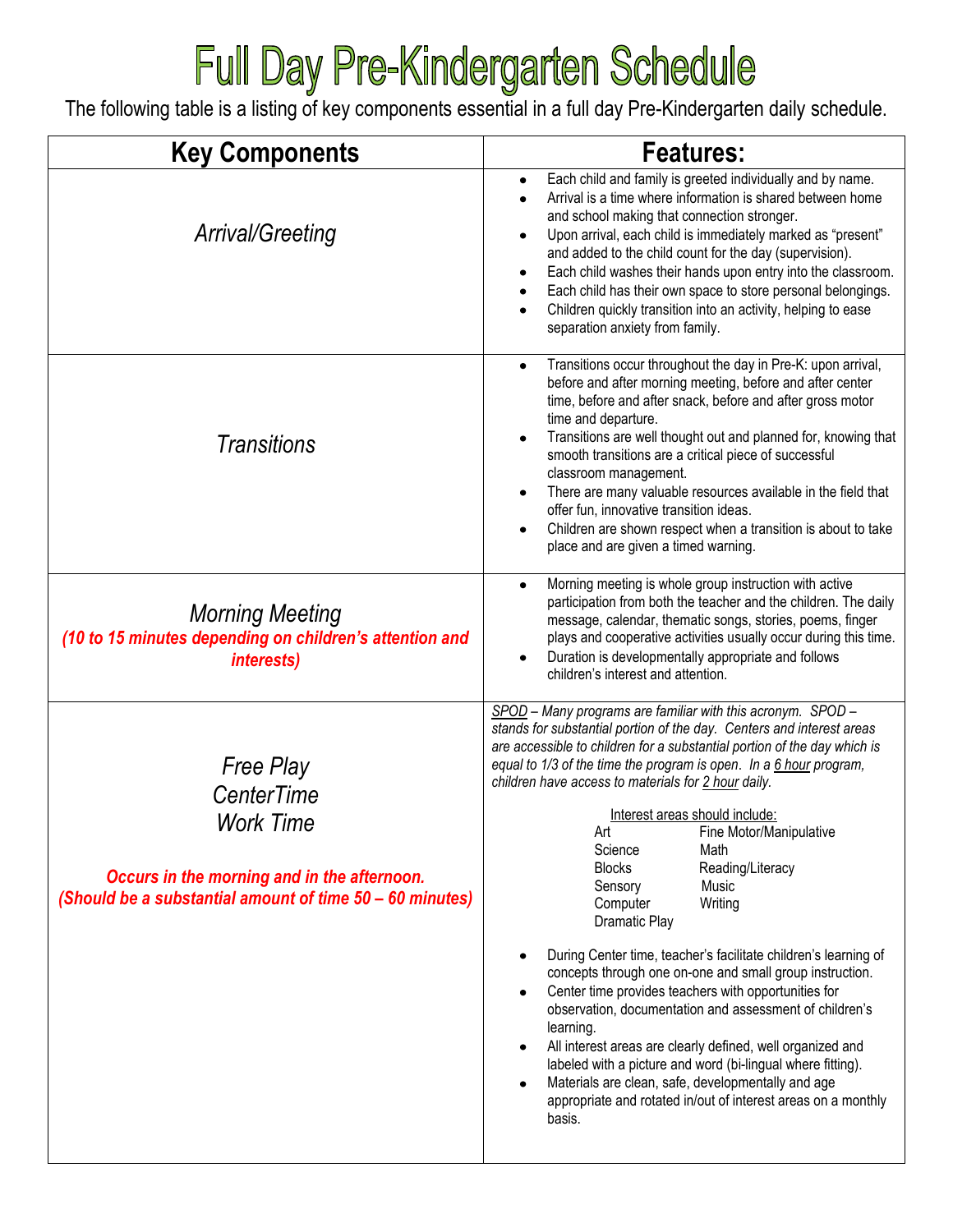| <b>Small Group</b><br>(10 - 15 minutes depending on children's attention and<br><i>interests)</i>                             | Small group instruction is a time to delve deeper into inquiry<br>and concept development. Remember to have needed<br>materials prepared and ready for use.<br>Children are encouraged to participate in small group but not<br>$\bullet$<br>required.<br>Small group instruction allows children hands-on experience<br>$\bullet$<br>using all of their senses to further exploration and discovery.<br>Duration is developmentally appropriate and follows<br>$\bullet$<br>children's interest and attention.<br>Small group instruction is a convenient time to focus on<br>$\bullet$<br>individual children's needs within the group. It is also an<br>opportunity to purposefully organize groupings based on<br>children's similar needs |
|-------------------------------------------------------------------------------------------------------------------------------|------------------------------------------------------------------------------------------------------------------------------------------------------------------------------------------------------------------------------------------------------------------------------------------------------------------------------------------------------------------------------------------------------------------------------------------------------------------------------------------------------------------------------------------------------------------------------------------------------------------------------------------------------------------------------------------------------------------------------------------------|
| <b>Gross Motor</b><br>Occurs in the morning and in the afternoon.<br>(Should be a substantial amount of time 30 - 45 minutes) | Children gain control over their bodies and body movements<br>$\bullet$<br>through active experiences and exploration both indoors and<br>outdoors.<br>Safe gross motor space is accessible to children daily.<br>$\bullet$<br>Materials and equipment stimulate a variety of skills:<br>$\bullet$<br>pushing, pulling, climbing, running, jumping, swinging,<br>hopping, tossing, catching, throwing, kicking etc.<br>Supervision of gross motor activities is imperative as most<br>$\bullet$<br>injuries occur on playgrounds.                                                                                                                                                                                                              |
| <b>Story Time/Literacy</b><br><b>Music/Finger Plays</b>                                                                       | Literacy development is crucial during early childhood years.<br>$\bullet$<br>Stories and literacy activities occur during morning meeting<br>but also take place throughout the school day.<br>Staff read books to children spontaneously throughout the<br>$\bullet$<br>day, one on one and in small group settings.<br>Staff child interaction and peer interaction occurs much<br>$\bullet$<br>throughout the school day.<br>Children's spoken language is linked with written language<br>(i.e. child dictates a story and teacher transcribes and reads it<br>back to them).                                                                                                                                                             |
| <b>Meals</b><br>Full day includes snack and lunch.                                                                            | Meals are an opportunity to assist children in developing<br>$\bullet$<br>healthful food habits as well as table manners.<br>Meals and snacks are a convenient time for social interaction.<br>$\bullet$<br>Children and adults are relaxed and involved in reciprocal<br>conversation.<br>If one's program allows for it, family style eating with children<br>serving themselves is a great way to foster skill development.                                                                                                                                                                                                                                                                                                                 |
| Nap time                                                                                                                      | Occurs at the same time every day.<br>$\bullet$<br>Children are encouraged not forced to nap or rest and<br>$\bullet$<br>provisions are put in place to accommodate early risers and<br>non-nappers.<br>The appropriate amount of space is allotted between<br>$\bullet$<br>mats/cots (See PA position statement to ECERS)<br>Sufficient supervision to ensure children's safety occurs.<br>$\bullet$                                                                                                                                                                                                                                                                                                                                          |
| Departure                                                                                                                     | Departure is well organized making a smooth transition from<br>$\bullet$<br>school to home.<br>Information is shared during departure about the child's day<br>$\bullet$<br>once again, strengthening the home/school relationship.<br>Children are marked "out" and no longer evident in the child<br>$\bullet$<br>count for the remainder of the day (supervision).                                                                                                                                                                                                                                                                                                                                                                          |